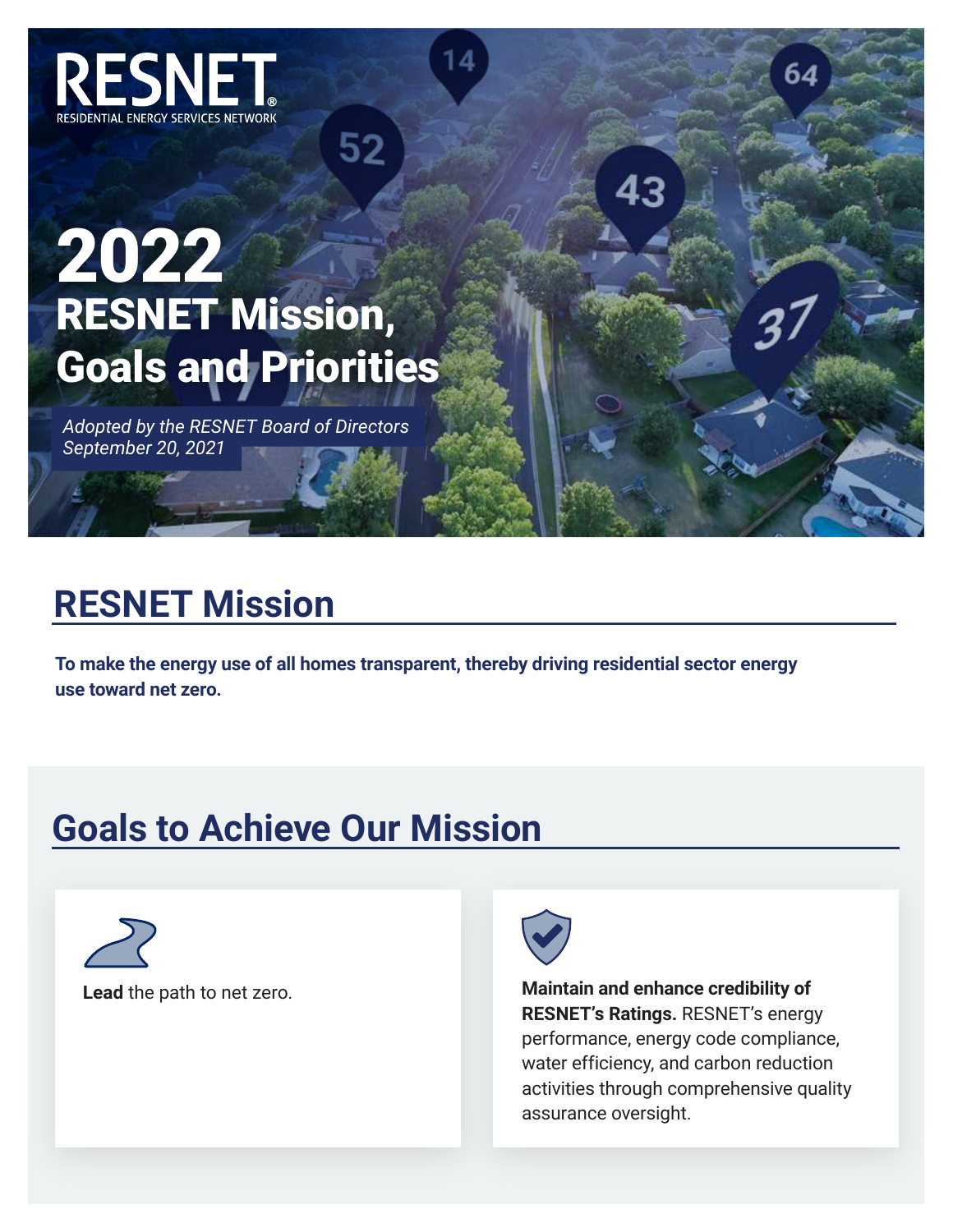

Enhance RESNET and HERS Raters recognition as the **Gold standard for testing, measuring and labeling home performance.**



**Grow business development opportunities** for HERS Raters and the rating industry.



**Enhance existing and build new collaborations** with allied groups leading to better building performance and reduced carbon emissions.



**Increase the percentage of new homes**  that receive a HERS Rating.



**Increase the consistency** of HERS software programs.



**Maximize the value that RESNET provides its members** by understanding their needs, goals, and pain points and planning adjustments as necessary.



**Facilitate inclusion of energy, water and carbon performance** into mortgage financing and real estate appraisals.